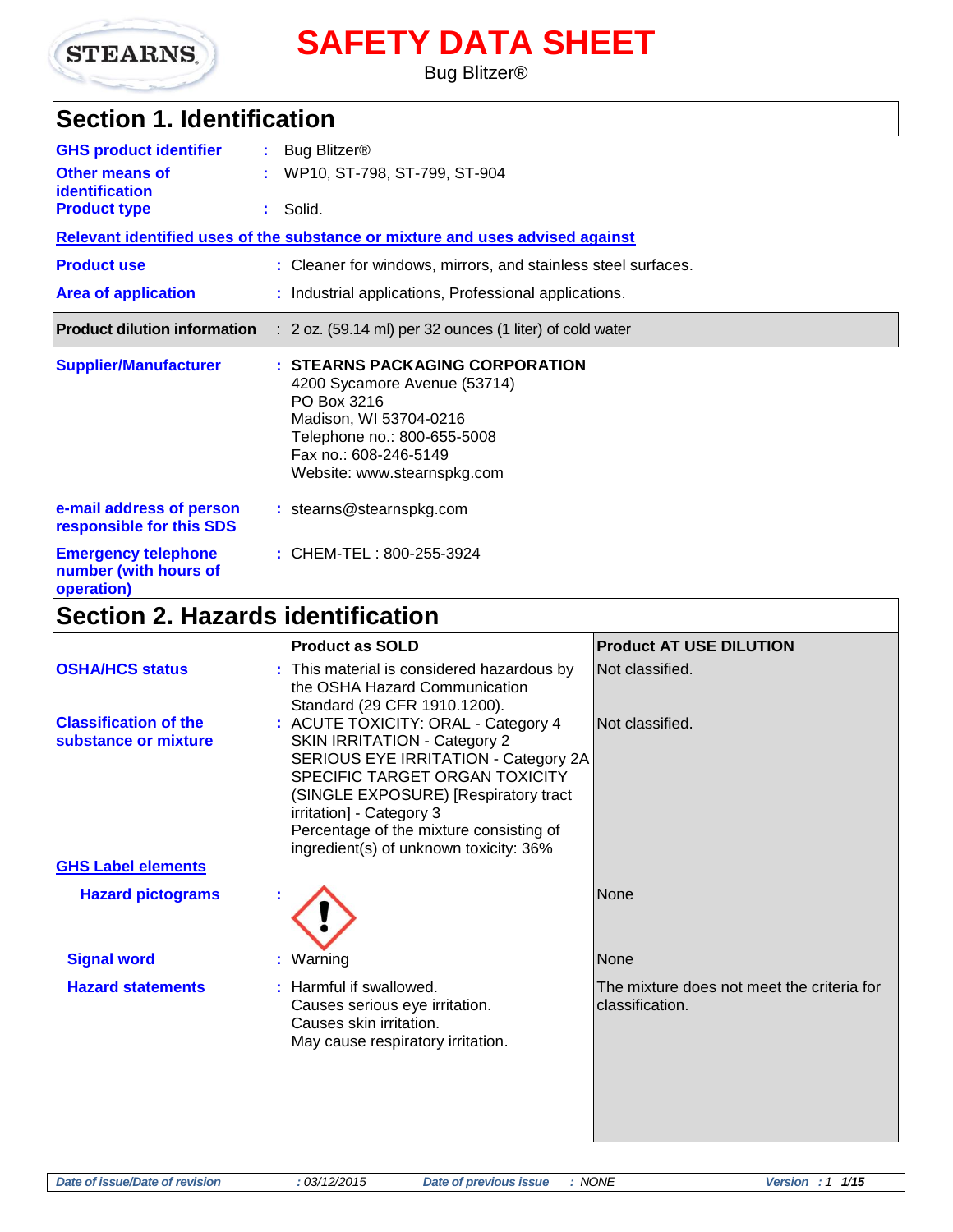### **Section 2. Hazards identification**

| <b>Precautionary statements</b>            |                                                                                                                                                                                                                                                                                                                                                                                                                                                            |                                                           |
|--------------------------------------------|------------------------------------------------------------------------------------------------------------------------------------------------------------------------------------------------------------------------------------------------------------------------------------------------------------------------------------------------------------------------------------------------------------------------------------------------------------|-----------------------------------------------------------|
| <b>General</b>                             | : Keep out of the reach of children.                                                                                                                                                                                                                                                                                                                                                                                                                       | Keep out of the reach of children.                        |
|                                            |                                                                                                                                                                                                                                                                                                                                                                                                                                                            |                                                           |
| <b>Prevention</b>                          | : Wear protective glove/eye protection. Use<br>only outdoors or in a well ventilated area.<br>Avoid breathing dust. Do not eat, drink or<br>smoke when using this product. Wash<br>hands thoroughly after handling.                                                                                                                                                                                                                                        | Observe good industrial hygiene practices.                |
| <b>Response</b>                            | : IF INHALED: Remove person to fresh air<br>and keep comfortable for breathing. Call a<br>POISON CENTER or physician if you feel<br>unwell.                                                                                                                                                                                                                                                                                                                |                                                           |
|                                            | IF SWALLOWED: Call a POISON CENTER<br>or physician if you feel unwell. Rinse<br>mouth.<br>IF ON SKIN: Wash skin with plenty of<br>water. Take off contaminated clothing. and<br>wash before reuse. If skin irritation occurs:<br>Get medical attention.<br>IF IN EYES: Rinse cautiously with water for<br>several minutes. Remove contact lenses, if<br>present and easy to do. Continue rinsing. If<br>eye irritation persists: Get medical<br>attention. |                                                           |
| <b>Storage</b>                             | : Store locked up.                                                                                                                                                                                                                                                                                                                                                                                                                                         | No storage precautions necessary.                         |
| <b>Disposal</b>                            | Dispose of waste and residues in<br>accordance with local authority<br>requirements.                                                                                                                                                                                                                                                                                                                                                                       | Dispose of solution down the drain to<br>municipal sewer. |
| <b>Hazards not otherwise</b><br>classified | : None known.                                                                                                                                                                                                                                                                                                                                                                                                                                              | None known.                                               |

### **Section 3. Composition/information on ingredients**

| <b>Substance/mixture</b> | : Mixture                      |
|--------------------------|--------------------------------|
| Other means of           | : WP10, ST-798, ST-799, ST-904 |
| <i>identification</i>    |                                |

#### **CAS number/other identifiers**

| <b>CAS number</b>                     | : Not applicable.       |               |                   |
|---------------------------------------|-------------------------|---------------|-------------------|
| <b>Product code</b>                   | : Not available.        |               |                   |
| <b>Ingredient name</b>                | <b>Other names</b>      | $\frac{9}{6}$ | <b>CAS number</b> |
| sodium dodecylbenzenesulfonate sodium | dodecylbenzenesulfonate | 40-50%        | 25155-30-0        |
| citric acid                           | citric acid             | 10-20%        | 77-92-9           |
| Isodium carbonate                     | sodium carbonate        | 5-10%         | 497-19-8          |
| sodium hydrogencarbonate              | sodium bicarbonate      | 5-10%         | 144-55-8          |
| disodium metasilicate                 | disodium metasilicate   | $2\%$         | 6834-92-0         |

Any concentration shown as a range is to protect confidentiality or is due to batch variation.

**There are no additional ingredients present which, within the current knowledge of the supplier and in the concentrations applicable, are classified as hazardous to health and hence require reporting in this section.**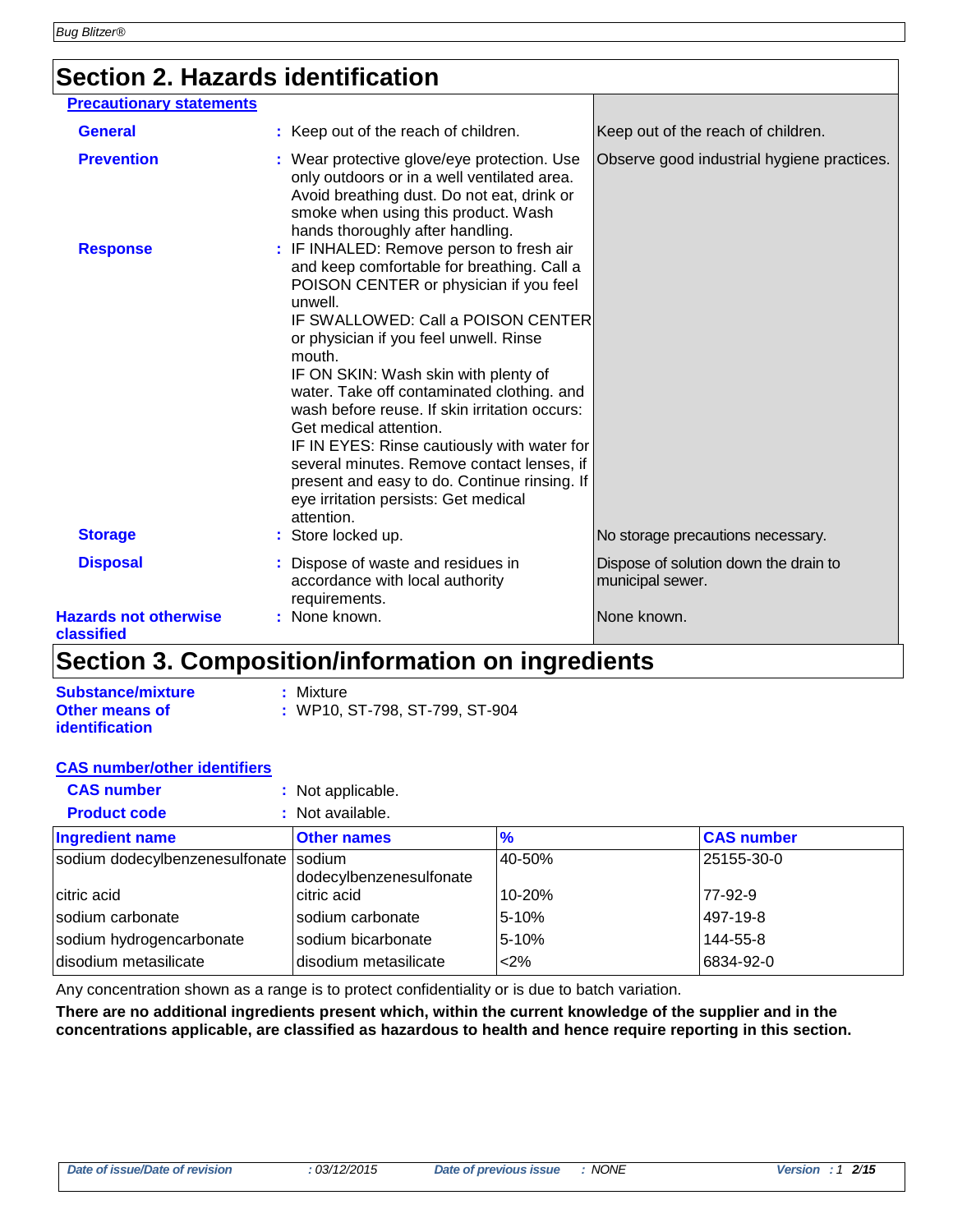### **Section 4. First aid measures**

#### **Description of necessary first aid measures**

|                                                                                             | <b>Product as SOLD</b>                                                                                                                                                                                                                                                                                                                                                                                                                                                                                                                                                                                                                                                                                                                                                                                                                                 | <b>Product AT USE DILUTION</b>                                                                                              |
|---------------------------------------------------------------------------------------------|--------------------------------------------------------------------------------------------------------------------------------------------------------------------------------------------------------------------------------------------------------------------------------------------------------------------------------------------------------------------------------------------------------------------------------------------------------------------------------------------------------------------------------------------------------------------------------------------------------------------------------------------------------------------------------------------------------------------------------------------------------------------------------------------------------------------------------------------------------|-----------------------------------------------------------------------------------------------------------------------------|
| <b>Eye contact</b>                                                                          | Immediately flush eyes with plenty of<br>water, occasionally lifting the upper and<br>lower eyelids. Check for and remove any<br>contact lenses. Continue to rinse for at<br>least 10 minutes. Get medical attention.                                                                                                                                                                                                                                                                                                                                                                                                                                                                                                                                                                                                                                  | No known effect after eye contact. Rinse<br>with water for a few minutes. If irritation<br>persists, get medical attention. |
| <b>Inhalation</b>                                                                           | : Remove victim to fresh air and keep at rest No special measures required. Treat<br>in a position comfortable for breathing. If it<br>is suspected that fumes are still present,<br>the rescuer should wear an appropriate<br>mask or self-contained breathing<br>apparatus. If not breathing, if breathing is<br>irregular or if respiratory arrest occurs,<br>provide artificial respiration or oxygen by<br>trained personnel. It may be dangerous to<br>the person providing aid to give mouth-to-<br>mouth resuscitation. Get medical attention.<br>If necessary, call a poison center or<br>physician. If unconscious, place in recovery<br>position and get medical attention<br>immediately. Maintain an open airway.<br>Loosen tight clothing such as a collar, tie,<br>belt or waistband.                                                   | symptomatically.                                                                                                            |
| <b>Skin contact</b>                                                                         | Flush contaminated skin with plenty of<br>water. Remove contaminated clothing and<br>shoes. Continue to rinse for at least 10<br>minutes. Get medical attention. Wash<br>clothing before reuse. Clean shoes<br>thoroughly before reuse.                                                                                                                                                                                                                                                                                                                                                                                                                                                                                                                                                                                                                | No known effect after skin contact.                                                                                         |
| <b>Ingestion</b>                                                                            | Wash out mouth with water. Remove<br>dentures if any. Remove victim to fresh air<br>and keep at rest in a position comfortable<br>for breathing. If material has been<br>swallowed and the exposed person is<br>conscious, give small quantities of water to<br>drink. Stop if the exposed person feels sick<br>as vomiting may be dangerous. Do not<br>induce vomiting unless directed to do so by<br>medical personnel. If vomiting occurs, the<br>head should be kept low so that vomit does<br>not enter the lungs. Get medical attention.<br>If necessary, call a poison center or<br>physician. Never give anything by mouth to<br>an unconscious person. If unconscious,<br>place in recovery position and get medical<br>attention immediately. Maintain an open<br>airway. Loosen tight clothing such as a<br>collar, tie, belt or waistband. | Get medical attention if symptoms occur.                                                                                    |
| Most important symptoms/effects, acute and delayed<br><b>Potential acute health effects</b> |                                                                                                                                                                                                                                                                                                                                                                                                                                                                                                                                                                                                                                                                                                                                                                                                                                                        |                                                                                                                             |
| <b>Eye contact</b><br><b>Inhalation</b><br><b>Skin contact</b><br><b>Ingestion</b>          | : Causes serious eye irritation.<br>May cause respiratory irritation.<br>Causes skin irritation.<br>Harmful if swallowed. Irritating to mouth,<br>throat and stomach.                                                                                                                                                                                                                                                                                                                                                                                                                                                                                                                                                                                                                                                                                  |                                                                                                                             |
|                                                                                             |                                                                                                                                                                                                                                                                                                                                                                                                                                                                                                                                                                                                                                                                                                                                                                                                                                                        |                                                                                                                             |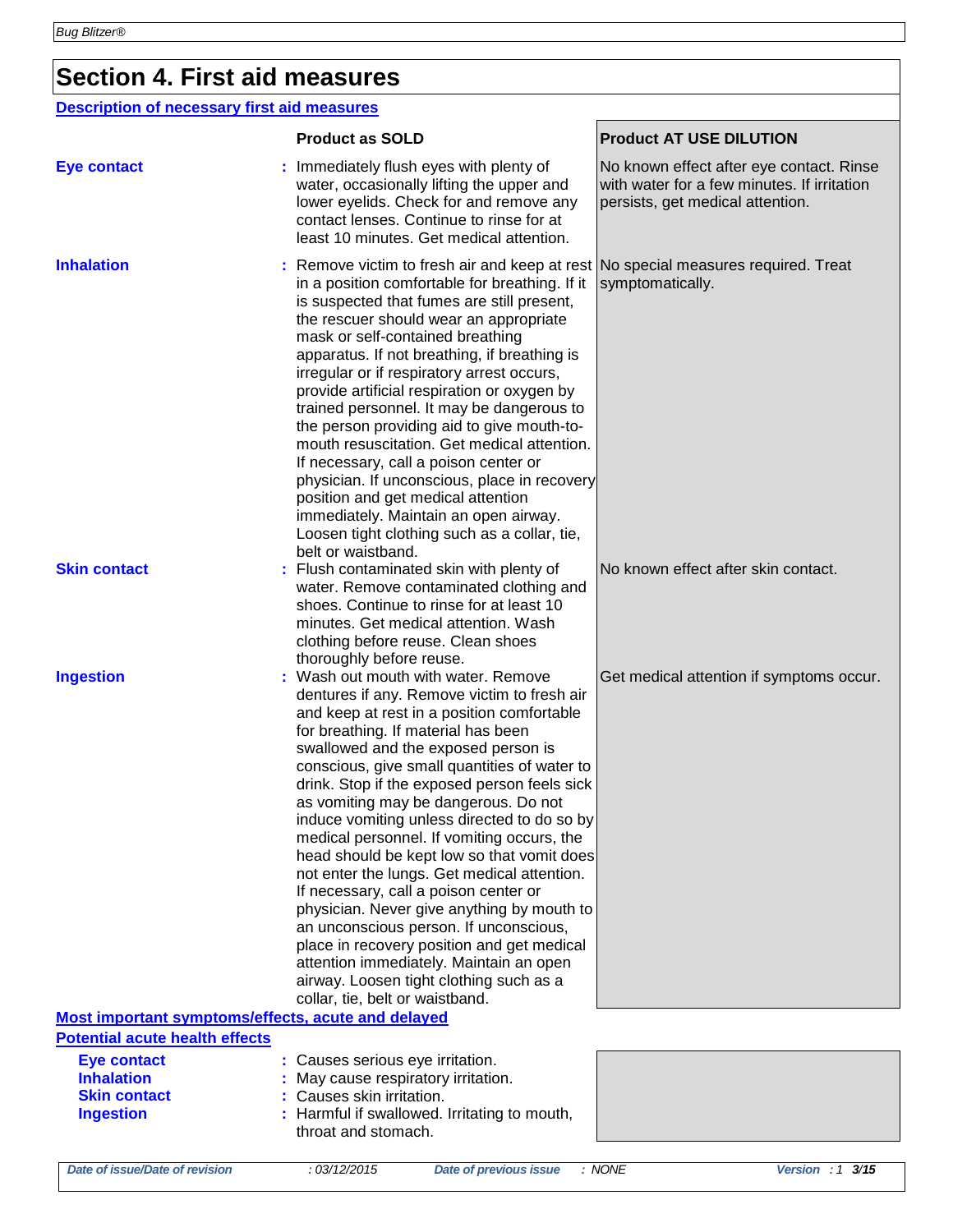### **Section 4. First aid measures**

#### **Over-exposure signs/symptoms**

|                                            | <b>Product as SOLD</b>                                                                                                                                                                                                                                                                                                               | <b>Product AT USE DILUTION</b>                          |
|--------------------------------------------|--------------------------------------------------------------------------------------------------------------------------------------------------------------------------------------------------------------------------------------------------------------------------------------------------------------------------------------|---------------------------------------------------------|
| <b>Eye contact</b>                         | Adverse symptoms may include the<br>following:<br>pain or irritation<br>watering<br>redness                                                                                                                                                                                                                                          | No known adverse symptoms.                              |
| <b>Inhalation</b>                          | : Adverse symptoms may include the<br>following:<br>respiratory tract irritation<br>coughing                                                                                                                                                                                                                                         |                                                         |
| <b>Skin contact</b>                        | : Adverse symptoms may include the<br>following:<br>irritation<br>redness                                                                                                                                                                                                                                                            |                                                         |
| <b>Ingestion</b>                           | : No specific data.                                                                                                                                                                                                                                                                                                                  |                                                         |
|                                            | Indication of immediate medical attention and special treatment needed, if necessary                                                                                                                                                                                                                                                 |                                                         |
| <b>Notes to physician</b>                  | : Treat symptomatically. Contact poison<br>treatment specialist immediately if large<br>quantities have been ingested or inhaled.                                                                                                                                                                                                    | Treat symptomatically. No special<br>measures required. |
| <b>Specific treatments</b>                 | : No specific treatment.                                                                                                                                                                                                                                                                                                             |                                                         |
| <b>Protection of first-aiders</b>          | : No action shall be taken involving any<br>personal risk or without suitable training. If<br>it is suspected that fumes are still present,<br>the rescuer should wear an appropriate<br>mask or self-contained breathing<br>apparatus. It may be dangerous to the<br>person providing aid to give mouth-to-<br>mouth resuscitation. |                                                         |
| See toxicological information (Section 11) |                                                                                                                                                                                                                                                                                                                                      |                                                         |

# **Section 5. Fire-fighting measures**

| <b>Suitable extinguishing media</b><br><b>Unsuitable extinguishing</b><br>media | : Use an extinguishing agent suitable for the surrounding fire.<br>: Do not use water jet.                                                                                                          |
|---------------------------------------------------------------------------------|-----------------------------------------------------------------------------------------------------------------------------------------------------------------------------------------------------|
| the chemical                                                                    | <b>Specific hazards arising from:</b> Fire water contaminated with this material must be contained and prevented from being<br>discharged to any waterway, sewer or drain.                          |
| <b>Hazardous thermal</b><br>decomposition products                              | : Decomposition products may include the following materials:<br>carbon dioxide<br>carbon monoxide<br>sulfur oxides<br>metal oxide/oxides                                                           |
| <b>Special protective actions</b><br>for fire-fighters                          | : Promptly isolate the scene by removing all persons from the vicinity of the incident if<br>there is a fire. No action shall be taken involving any personal risk or without suitable<br>training. |
| <b>Special protective equipment</b><br>and precautions for firefighters         | : Fire-fighters should wear appropriate protective equipment and self-contained<br>breathing apparatus (SCBA) with a full face-piece operated in positive pressure mode.                            |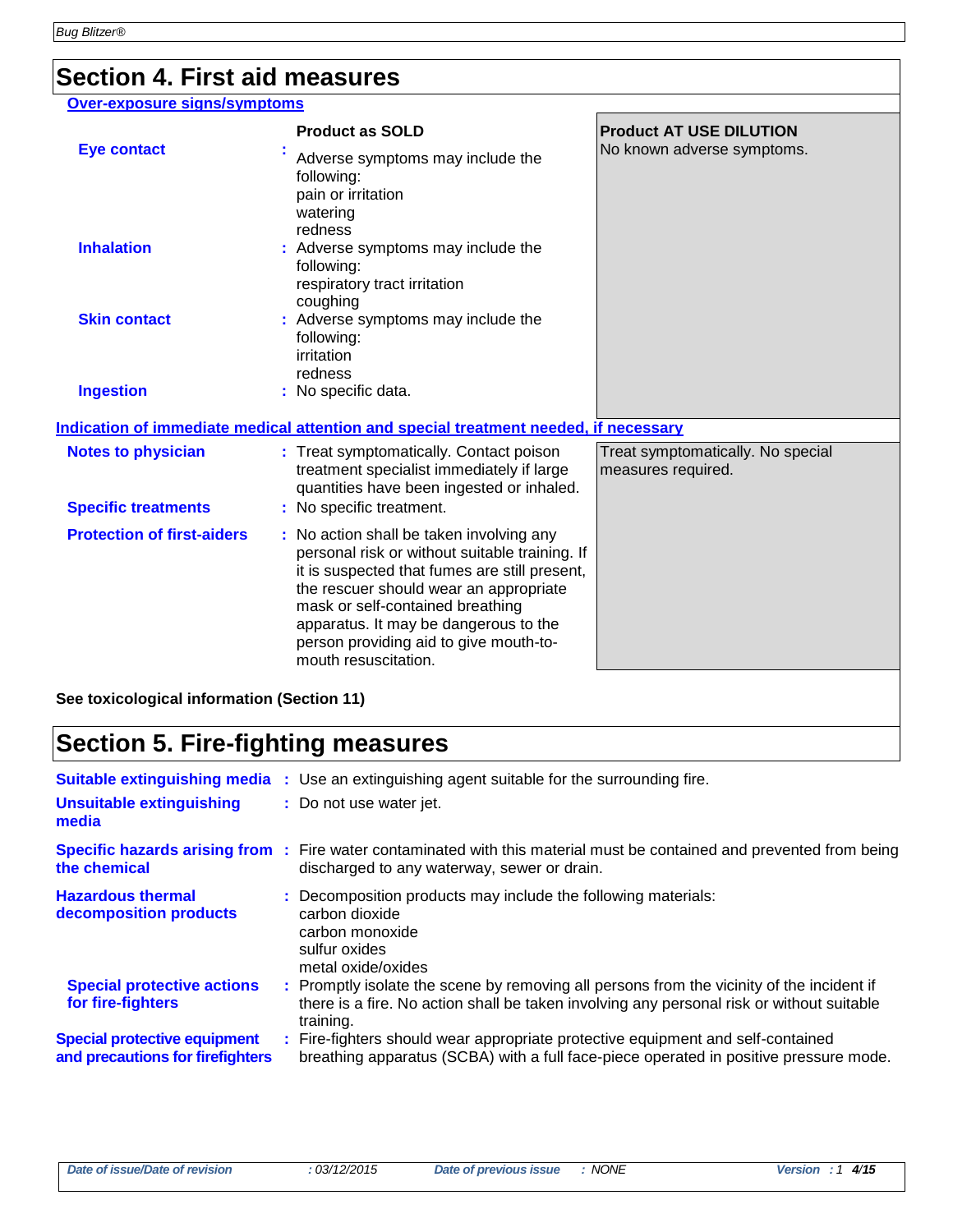## **Section 6. Accidental release measures**

#### **Personal precautions, protective equipment and emergency procedures**

| For non-emergency<br>personnel                               | <b>Product as SOLD</b><br>No action shall be taken involving any<br>personal risk or without suitable training.<br>Evacuate surrounding areas. Keep<br>unnecessary and unprotected personnel<br>from entering. Do not touch or walk through waterways.<br>spilled material. Provide adequate<br>ventilation.<br>Wear appropriate respirator when<br>ventilation is inadequate. Put on<br>appropriate personal protective equipment. | <b>Product AT USE DILUTION</b><br>Use personal protective equipment as<br>required.<br>Avoid contact of large amounts of spilled<br>material and run off with soil and surface<br>Use a water rinse for final clean-up. |
|--------------------------------------------------------------|-------------------------------------------------------------------------------------------------------------------------------------------------------------------------------------------------------------------------------------------------------------------------------------------------------------------------------------------------------------------------------------------------------------------------------------|-------------------------------------------------------------------------------------------------------------------------------------------------------------------------------------------------------------------------|
| For emergency responders :                                   | If specialized clothing is required to deal<br>with the spillage, take note of any<br>information in Section 8 on suitable and<br>unsuitable materials. See also the<br>information in "For nonemergency<br>personnel".                                                                                                                                                                                                             | Discharge collected material per<br>Section 13 of the SDS.                                                                                                                                                              |
| <b>Environmental precautions</b>                             | : Avoid dispersal of spilled material and<br>runoff and contact with soil, waterways,<br>drains and sewers. Inform the relevant<br>authorities if the product has caused<br>environmental pollution (sewers,<br>waterways, soil or air). Water polluting<br>material. May be harmful to the<br>environment if released in large quantities.                                                                                         | Avoid discharge into storm water drains,<br>water courses, or onto the ground.                                                                                                                                          |
| <b>Methods and materials for containment and cleaning up</b> |                                                                                                                                                                                                                                                                                                                                                                                                                                     |                                                                                                                                                                                                                         |
| <b>Small snill</b>                                           | <b>Product as SOLD</b><br>. Move containers from spill area. Avoid dust                                                                                                                                                                                                                                                                                                                                                             | <b>Product AT USE DILUTION</b>                                                                                                                                                                                          |

| <b>Small spill</b> | : Move containers from spill area. Avoid dust Small Spills: Wipe up with absorbent<br>generation. Using a vacuum with HEPA<br>filter will reduce dust dispersal. Place<br>spilled material in a designated, labeled<br>waste container. Dispose of via a licensed<br>waste disposal contractor.                                                                                                                                                                   | material.                                                                                                                           |
|--------------------|-------------------------------------------------------------------------------------------------------------------------------------------------------------------------------------------------------------------------------------------------------------------------------------------------------------------------------------------------------------------------------------------------------------------------------------------------------------------|-------------------------------------------------------------------------------------------------------------------------------------|
| <b>Large spill</b> | : Move containers from spill area. Approach<br>release from upwind. Prevent entry into<br>sewers, water courses, basements or<br>confined areas. Avoid dust generation. Do<br>not dry sweep. Vacuum dust with<br>equipment fitted with a HEPA filter and<br>place in a closed, labeled waste container.<br>Dispose of via a licensed waste disposal<br>contractor. Note: see Section 1 for<br>emergency contact information and Section<br>13 for waste disposal. | Large Spills: Flush area with water. Prevent<br>entry into waterways.<br>Discharge collected material per<br>Section 13 of the SDS. |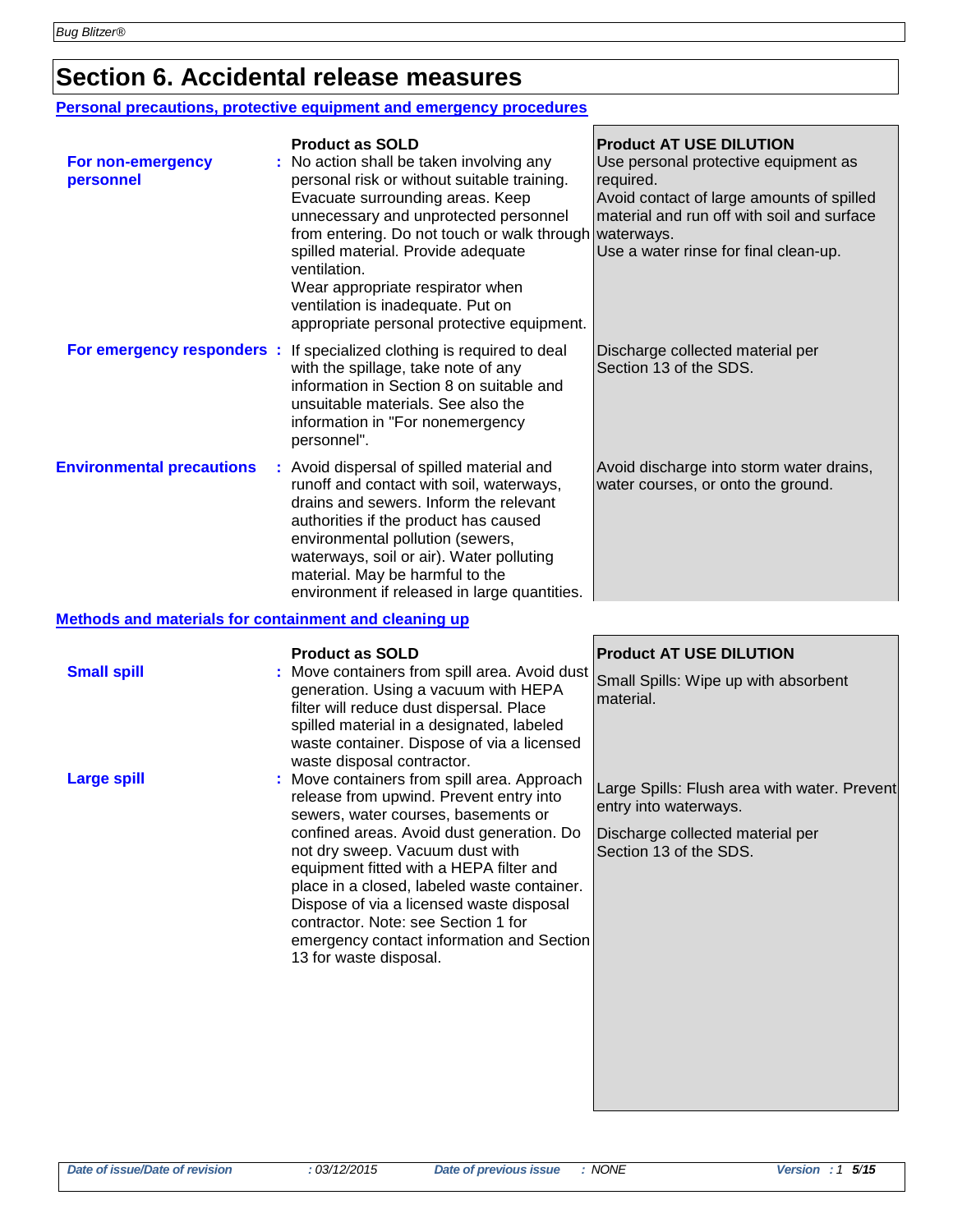### **Section 7. Handling and storage**

#### **Precautions for safe handling**

| <b>Protective measures</b>                                                | <b>Product as SOLD</b><br>Put on appropriate personal protective<br>equipment (see Section 8). Do not ingest.<br>Avoid contact with eyes, skin and clothing.<br>Avoid release to the environment. Use only<br>with adequate ventilation. Wear appropriate<br>respirator when ventilation is inadequate.<br>Keep in the original container or an<br>approved alternative made from a<br>compatible material, kept tightly closed<br>when not in use. Empty containers retain<br>product residue and can be hazardous. Do<br>not reuse container. Do not mix with other<br>chemicals or cleaning agents. | <b>Product AT USE DILUTION</b><br>Wash hands thoroughly after handling. |
|---------------------------------------------------------------------------|--------------------------------------------------------------------------------------------------------------------------------------------------------------------------------------------------------------------------------------------------------------------------------------------------------------------------------------------------------------------------------------------------------------------------------------------------------------------------------------------------------------------------------------------------------------------------------------------------------|-------------------------------------------------------------------------|
| <b>Advice on general</b><br>occupational hygiene                          | Eating, drinking and smoking should be<br>prohibited in areas where this material is<br>handled, stored and processed. Workers<br>should wash hands and face before eating,<br>drinking and smoking. Remove<br>contaminated clothing and protective<br>equipment before entering eating areas.<br>See also Section 8 for additional<br>information on hygiene measures.                                                                                                                                                                                                                                | Keep out of reach of children.                                          |
| <b>Conditions for safe</b><br>storage, including any<br>incompatibilities | Store in accordance with local regulations.<br>Store in original container protected from<br>direct sunlight in a dry, cool and well-<br>ventilated area, away from incompatible<br>materials (see Section 10) and food and<br>drink. Store locked up. Keep container<br>tightly closed and sealed until ready for<br>use. Containers that have been opened<br>must be carefully resealed and kept upright<br>to prevent leakage. Do not store in<br>unlabeled containers.<br>Use appropriate containment to avoid<br>environmental contamination. Keep from<br>freezing.                              | Not applicable.                                                         |

# **Section 8. Exposure controls/personal protection**

#### **Control parameters**

|                                                   | <b>Product as SOLD</b>                                                                                                                                                                                                                                                                           | <b>Product AT USE DILUTION</b>              |
|---------------------------------------------------|--------------------------------------------------------------------------------------------------------------------------------------------------------------------------------------------------------------------------------------------------------------------------------------------------|---------------------------------------------|
| <b>Occupational exposure</b><br><b>limits</b>     | : No exposure limits noted for ingredient(s).                                                                                                                                                                                                                                                    | No exposure limits noted for ingredient(s). |
| <b>Appropriate engineering</b><br><b>controls</b> | : Use only with adequate ventilation. If user<br>operations generate dust, fumes, gas,<br>vapor or mist, use process enclosures,<br>local exhaust ventilation or other<br>engineering controls to keep worker<br>exposure to airborne contaminants below<br>any recommended or statutory limits. | No ventilation required.                    |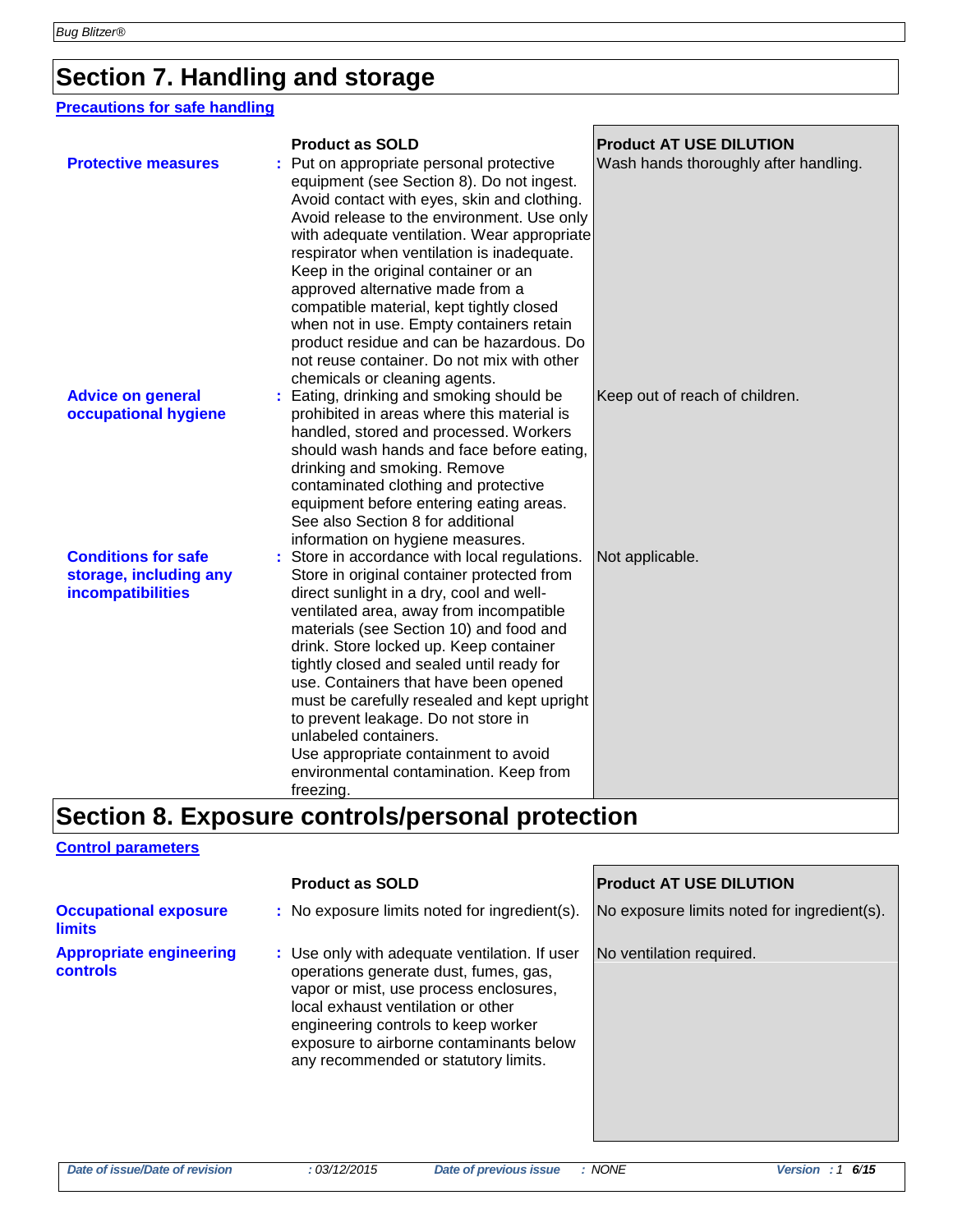# **Section 8. Exposure controls/personal protection**

| <b>Environmental exposure</b><br><b>controls</b> | <b>Product as SOLD</b><br>Emissions from ventilation or work process<br>equipment should be checked to ensure<br>they comply with the requirements of<br>environmental protection legislation. In<br>some cases, fume scrubbers, filters or<br>engineering modifications to the process<br>equipment will be necessary to reduce<br>emissions to acceptable levels.<br>Individual protection measures, such as personal protective equipment                                                                                                                                                                                                                                                      | <b>Product AT USE DILUTION</b><br>None.                       |
|--------------------------------------------------|---------------------------------------------------------------------------------------------------------------------------------------------------------------------------------------------------------------------------------------------------------------------------------------------------------------------------------------------------------------------------------------------------------------------------------------------------------------------------------------------------------------------------------------------------------------------------------------------------------------------------------------------------------------------------------------------------|---------------------------------------------------------------|
|                                                  | <b>Product as SOLD</b>                                                                                                                                                                                                                                                                                                                                                                                                                                                                                                                                                                                                                                                                            | <b>Product AT USE DILUTION</b>                                |
| <b>Hygiene measures</b>                          | : Wash hands, forearms and face thoroughly None required.<br>after handling chemical products, before<br>eating, smoking and using the lavatory and<br>at the end of the working period.<br>Appropriate techniques should be used to<br>remove potentially contaminated clothing.<br>Wash contaminated clothing before<br>reusing. Ensure that eyewash stations and<br>safety showers are close to the workstation<br>location.                                                                                                                                                                                                                                                                   |                                                               |
| <b>Eye/face protection</b>                       | : Safety eyewear complying with an<br>approved standard should be used when a<br>risk assessment indicates this is necessary<br>to avoid exposure to liquid splashes, mists,<br>gases or dusts. If contact is possible, the<br>following protection should be worn, unless<br>the assessment indicates a higher degree<br>of protection: safety glasses with side<br>shields.                                                                                                                                                                                                                                                                                                                     | No protective equipment is needed under<br>normal conditions. |
| <b>Skin protection</b>                           |                                                                                                                                                                                                                                                                                                                                                                                                                                                                                                                                                                                                                                                                                                   |                                                               |
| <b>Hand protection</b>                           | : Chemical-resistant, impervious gloves<br>complying with an approved standard<br>should be worn at all times when handling<br>chemical products if a risk assessment<br>indicates this is necessary. Considering the<br>parameters specified by the glove<br>manufacturer, check during use that the<br>gloves are still retaining their protective<br>properties. It should be noted that the time<br>to breakthrough for any glove material may<br>be different for different glove<br>manufacturers. In the case of mixtures,<br>consisting of several substances, the<br>protection time of the gloves cannot be<br>accurately estimated.<br>Recommended: Neoprene gloves. Rubber<br>gloves. | No protective equipment is needed under<br>normal conditions. |
| <b>Body protection</b>                           | : Personal protective equipment for the body<br>should be selected based on the task being<br>performed and the risks involved and<br>should be approved by a specialist before<br>handling this product.                                                                                                                                                                                                                                                                                                                                                                                                                                                                                         |                                                               |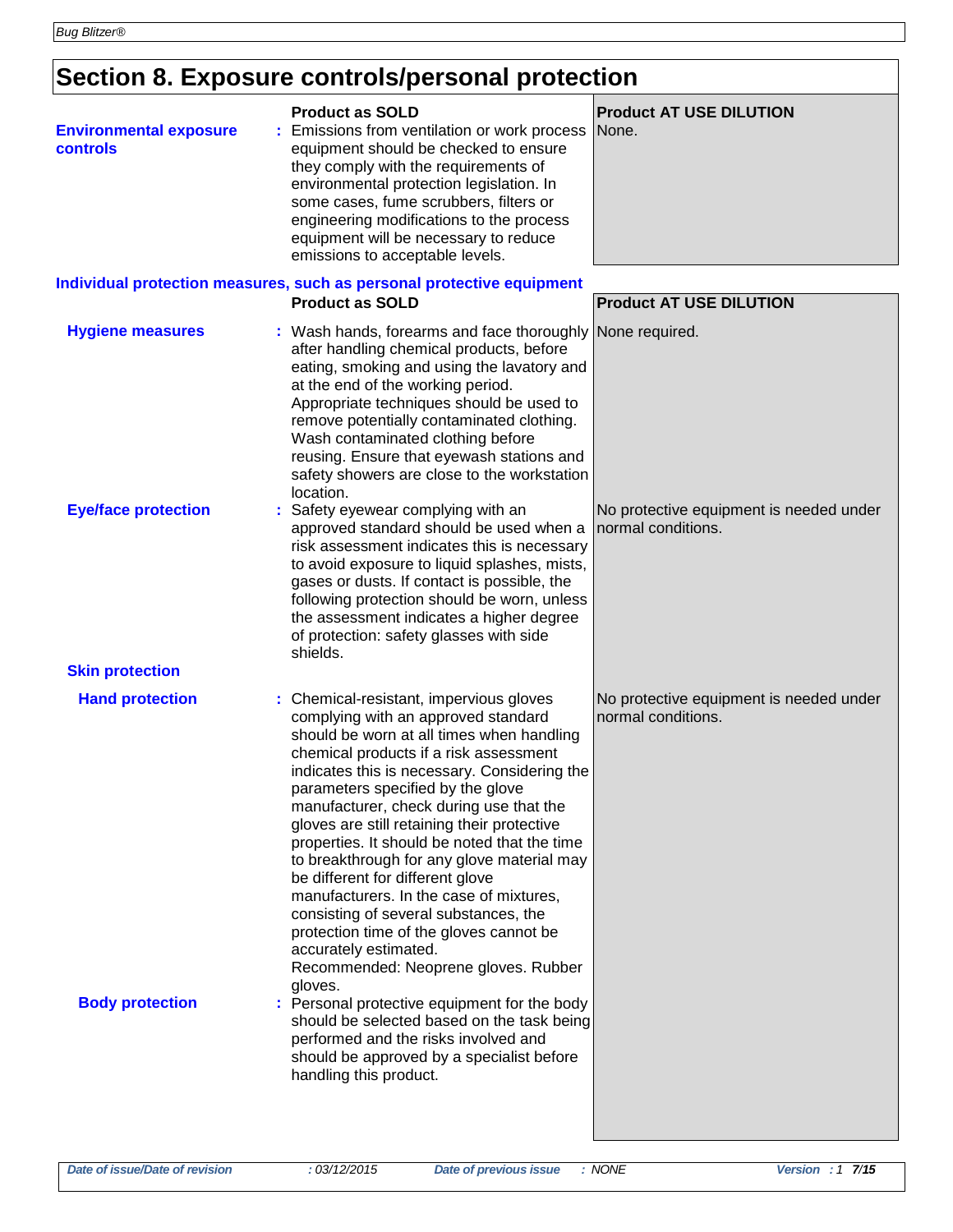# **Section 8. Exposure controls/personal protection**

| <b>Other skin protection</b>  | <b>Product as SOLD</b><br>: Appropriate footwear and any additional<br>skin protection measures should be<br>selected based on the task being<br>performed and the risks involved and<br>should be approved by a specialist before<br>handling this product.                                                                     | <b>Product AT USE DILUTION</b><br>No protective equipment is needed under<br>normal conditions. |
|-------------------------------|----------------------------------------------------------------------------------------------------------------------------------------------------------------------------------------------------------------------------------------------------------------------------------------------------------------------------------|-------------------------------------------------------------------------------------------------|
| <b>Respiratory protection</b> | : Use a properly fitted, particulate filter<br>respirator complying with an approved<br>standard if a risk assessment indicates this<br>is necessary. Respirator selection must be<br>based on known or anticipated exposure<br>levels, the hazards of the product and the<br>safe working limits of the selected<br>respirator. | No protective equipment is needed under<br>normal conditions.                                   |

### **Section 9. Physical and chemical properties**

#### **Appearance**

|                                                                | <b>Product as SOLD</b>                                                    | <b>Product AT USE DILUTION</b>      |
|----------------------------------------------------------------|---------------------------------------------------------------------------|-------------------------------------|
| <b>Physical state</b>                                          | : Solid. [Granular solid.]                                                | Clear                               |
| <b>Color</b>                                                   | $:$ Blue.                                                                 | Light blue.                         |
| <b>Odor</b>                                                    | : Wintergreen.                                                            | Wintergreen                         |
| <b>Odor threshold</b>                                          | : Not available.                                                          | Not available.                      |
| pH                                                             | : Not applicable.                                                         | 7.5 to 8.5 [Conc. (% w/w): 1%]      |
| <b>Melting point</b>                                           | : Not available.                                                          | Not available.                      |
| <b>Boiling point</b>                                           | : Not applicable.                                                         | 212 °F (100 °C)                     |
| <b>Flash point</b>                                             | : >93.333°C (>200°F)                                                      |                                     |
| <b>Evaporation rate</b>                                        | : Not applicable.                                                         | Not available.                      |
| <b>Flammability (solid, gas)</b>                               | : Not applicable.                                                         | Not applicable.                     |
| <b>Lower and upper explosive</b><br>(flammable) limits         | : Not available.                                                          | Not available.                      |
| <b>Vapor pressure</b>                                          | : Not available.                                                          | $<$ 0.013 kPa ( $<$ 0.1 mm Hg)      |
| <b>Vapor density</b>                                           | : Not available.                                                          | Not available.                      |
| <b>Relative density</b>                                        | : 56.9 lbs/ft <sup>3</sup> [Bulk density]                                 | 1.00                                |
| <b>Solubility</b>                                              | : Easily soluble in the following materials:<br>cold water and hot water. | Complete                            |
| <b>Solubility in water</b><br><b>Partition coefficient: n-</b> | : Not available.<br>: Not available.                                      |                                     |
| octanol/water                                                  |                                                                           |                                     |
| <b>Auto-ignition temperature</b>                               | : Not available.                                                          | Not available.                      |
| <b>Decomposition temperature : Not available.</b>              |                                                                           | Not available.                      |
| <b>SADT</b>                                                    | : <100 mPa $\cdot$ s (<100 cP)                                            | $<$ 100 mPa $\cdot$ s ( $<$ 100 cP) |
| <b>Viscosity</b>                                               | Not available.                                                            |                                     |
| <b>SADT</b>                                                    | : Not available.                                                          |                                     |
|                                                                |                                                                           |                                     |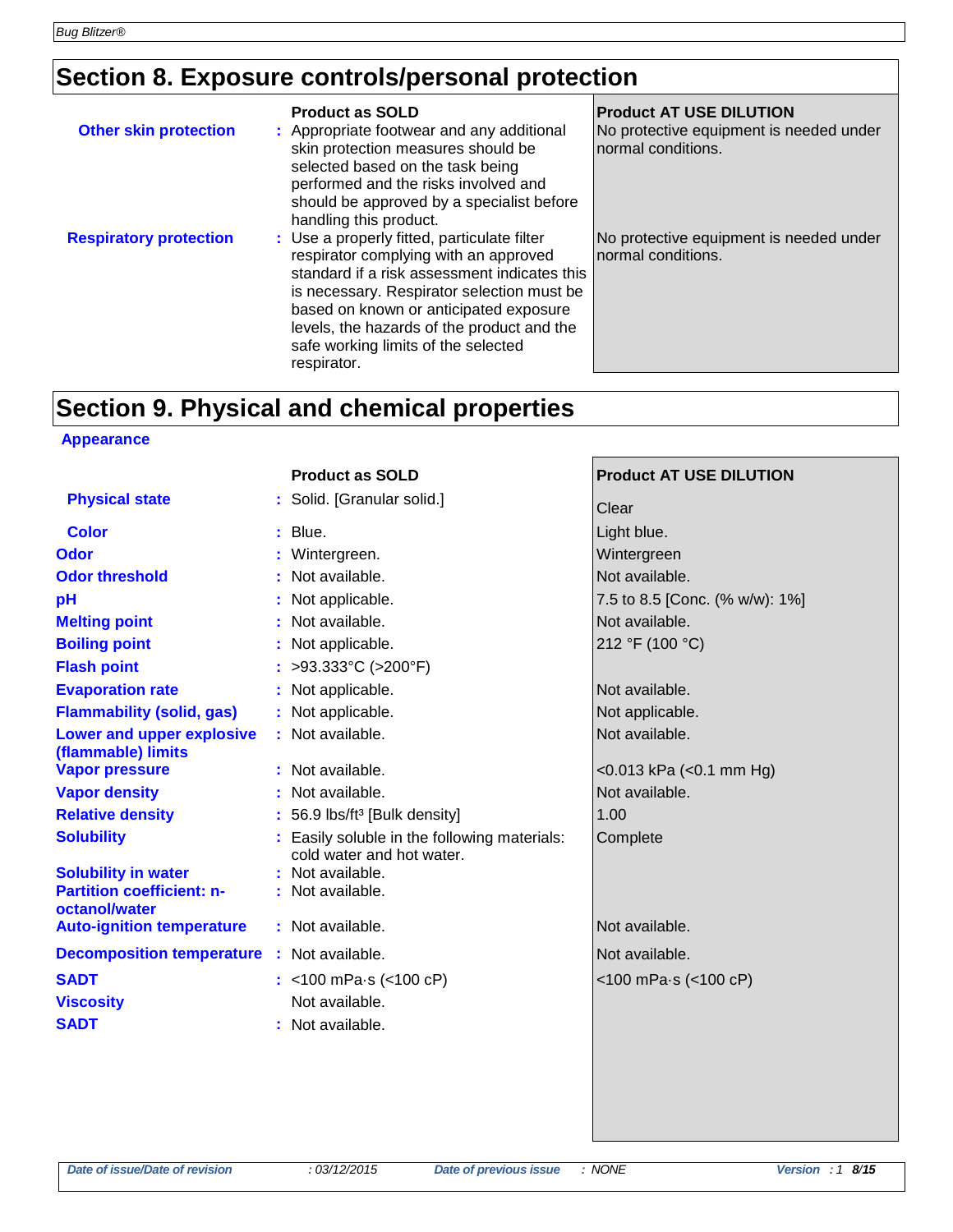### **Section 10. Stability and reactivity**

|                                              | <b>Product as SOLD</b>                                                                                    |
|----------------------------------------------|-----------------------------------------------------------------------------------------------------------|
| <b>Reactivity</b>                            | : No specific test data related to reactivity available for this product or its ingredients.              |
| <b>Chemical stability</b>                    | : The product is stable.                                                                                  |
| <b>Possibility of hazardous</b><br>reactions | : Under normal conditions of storage and use, hazardous reactions will not occur.                         |
|                                              | Under normal conditions of storage and use, hazardous polymerization will not occur.                      |
| <b>Conditions to avoid</b>                   | : Keep from freezing. Keep away from extreme heat.                                                        |
| <b>Incompatible materials</b>                | : No specific data.                                                                                       |
| <b>Hazardous decomposition</b><br>products   | : Under normal conditions of storage and use, hazardous decomposition products should<br>not be produced. |

### **Section 11. Toxicological information**

#### **Information on toxicological effects**

| : Calculated Oral LD50 29,411 mg/kg<br><b>Acute toxicity</b>                                        |           |     |            |   |  |  |
|-----------------------------------------------------------------------------------------------------|-----------|-----|------------|---|--|--|
| <b>Product/ingredient name</b><br><b>Result</b><br><b>Species</b><br><b>Dose</b><br><b>Exposure</b> |           |     |            |   |  |  |
| Sodium<br>dodecylbenzenesulfonate                                                                   | LD50 Oral | Rat | 438 mg/kg  | - |  |  |
| citric acid                                                                                         | LD50 Oral | Rat | 3 g/kg     | - |  |  |
| sodium carbonate                                                                                    | LD50 Oral | Rat | 4090 mg/kg | - |  |  |
| sodium hydrogencarbonate                                                                            | LD50 Oral | Rat | 4220 mg/kg |   |  |  |
| disodium metasilicate                                                                               | LD50 Oral | Rat | 1153 mg/kg |   |  |  |

#### **Irritation/Corrosion**

| <b>Product/ingredient name</b>    | <b>Result</b>            | <b>Species</b> | <b>Score</b>   | <b>Exposure</b>               | <b>Observation</b> |
|-----------------------------------|--------------------------|----------------|----------------|-------------------------------|--------------------|
| Sodium<br>dodecylbenzenesulfonate | Eyes - Severe irritant   | Rabbit         |                | 24 hours 250<br>Micrograms    |                    |
|                                   | Eyes - Severe irritant   | Rabbit         |                | 1 Percent                     |                    |
|                                   | Skin - Moderate irritant | Rabbit         |                | 24 hours 20<br>milligrams     |                    |
| citric acid                       | Eyes - Severe irritant   | Rabbit         |                | 24 hours 750<br>Micrograms    |                    |
|                                   | Skin - Mild irritant     | Rabbit         |                | 24 hours 500<br>milligrams    | $\blacksquare$     |
|                                   | Skin - Moderate irritant | Rabbit         | -              | 0.5 Milliliters               | $\blacksquare$     |
| sodium carbonate                  | Eyes - Moderate irritant | Rabbit         |                | 24 hours 100<br>milligrams    |                    |
|                                   | Eyes - Severe irritant   | Rabbit         | $\blacksquare$ | 50 milligrams                 |                    |
|                                   | Skin - Mild irritant     | Rabbit         |                | 24 hours 500<br>milligrams    |                    |
| sodium hydrogencarbonate          | Eyes - Mild irritant     | Rabbit         |                | 0.5 minutes<br>100 milligrams |                    |
|                                   | Skin - Mild irritant     | Human          |                | 72 hours 30<br>milligrams     |                    |
|                                   |                          |                |                | Intermittent                  |                    |
| disodium metasilicate             | Skin - Moderate irritant | Guinea pig     |                | 24 hours 250                  |                    |
|                                   |                          |                |                | milligrams<br>24 hours 250    |                    |
|                                   | Skin - Severe irritant   | Rabbit         | $\blacksquare$ | milligrams                    | $\overline{a}$     |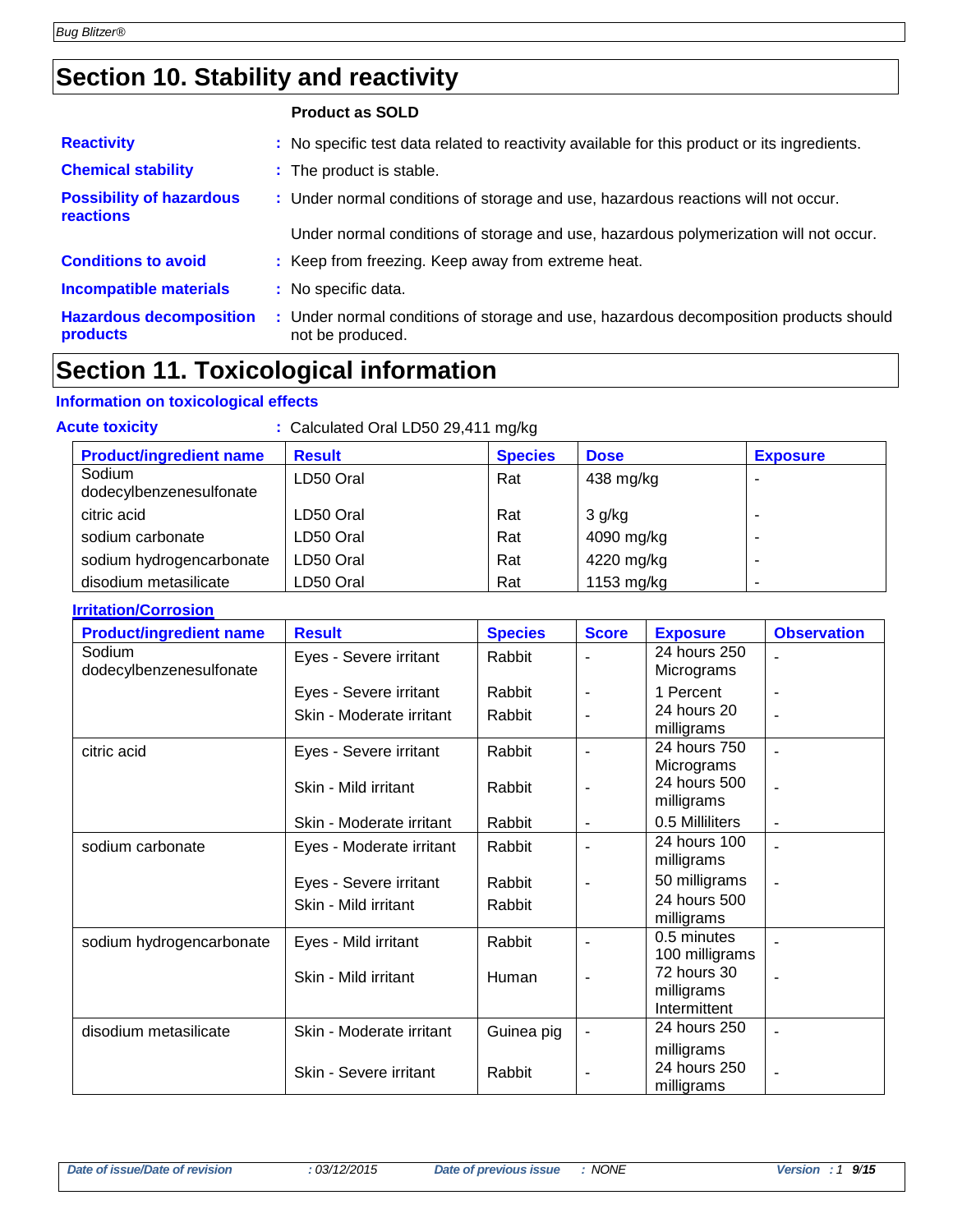| Section 11. Toxicological information                                                                                                                    |                                                                                                                |                                              |                             |                                          |
|----------------------------------------------------------------------------------------------------------------------------------------------------------|----------------------------------------------------------------------------------------------------------------|----------------------------------------------|-----------------------------|------------------------------------------|
|                                                                                                                                                          | <b>Product as SOLD</b>                                                                                         |                                              |                             | <b>Product AT USE DILUTION</b>           |
| <b>Sensitization</b>                                                                                                                                     | : Not available.                                                                                               |                                              | Not available.              |                                          |
| <b>Mutagenicity</b>                                                                                                                                      | : Not available.                                                                                               |                                              | Not available.              |                                          |
| <b>Carcinogenicity</b>                                                                                                                                   | : Not available.                                                                                               |                                              | Not available.              |                                          |
| <b>Reproductive toxicity</b><br>: Not available.                                                                                                         |                                                                                                                |                                              | Not available.              |                                          |
| <b>Teratogenicity</b>                                                                                                                                    | : Not available.                                                                                               |                                              | Not available.              |                                          |
| <b>Specific target organ toxicity (single exposure)</b>                                                                                                  |                                                                                                                |                                              |                             |                                          |
| <b>Name</b>                                                                                                                                              |                                                                                                                | <b>Category</b>                              | <b>Route of</b><br>exposure | <b>Target organs</b>                     |
| Sodium dodecylbenzenesulfonate                                                                                                                           |                                                                                                                | Category 3                                   | Not applicable.             | Respiratory tract irritation             |
| citric acid                                                                                                                                              |                                                                                                                | Category 3                                   | Not applicable.             | Respiratory tract irritation             |
| disodium metasilicate                                                                                                                                    |                                                                                                                | Category 3                                   | Not applicable.             | Respiratory tract irritation             |
|                                                                                                                                                          | <b>Product as SOLD</b>                                                                                         |                                              |                             | <b>Product AT USE DILUTION</b>           |
| <b>Specific target organ toxicity:</b> Not available.<br>(repeated exposure)                                                                             |                                                                                                                |                                              | Not available.              |                                          |
| <b>Aspiration hazard</b>                                                                                                                                 | : Not available.                                                                                               |                                              | hazards.                    | No known significant effects or critical |
| <b>Information on the likely</b><br>routes of exposure                                                                                                   | : Routes of entry anticipated:<br>Oral, Dermal, Inhalation.                                                    | Not available.                               |                             |                                          |
| <b>Potential acute health effects</b>                                                                                                                    |                                                                                                                |                                              |                             |                                          |
| <b>Eye contact</b>                                                                                                                                       | : Causes serious eye irritation.                                                                               |                                              | Not available.              |                                          |
| <b>Inhalation</b><br>: May cause respiratory irritation.                                                                                                 |                                                                                                                |                                              | Not available.              |                                          |
| <b>Skin contact</b>                                                                                                                                      | : Causes skin irritation.                                                                                      |                                              | Not available.              |                                          |
| <b>Ingestion</b>                                                                                                                                         | throat and stomach.                                                                                            | : Harmful if swallowed. Irritating to mouth, | Not available.              |                                          |
| Symptoms related to the physical, chemical and toxicological characteristics                                                                             |                                                                                                                |                                              |                             |                                          |
| <b>Eye contact</b>                                                                                                                                       | following:<br>irritation<br>watering<br>redness                                                                | : Adverse symptoms may include the           | hazards.                    | No known significant effects or critical |
| <b>Inhalation</b>                                                                                                                                        | Not available.<br>: Adverse symptoms may include the<br>following:<br>respiratory tract irritation<br>coughing |                                              |                             |                                          |
| : Adverse symptoms may include the<br><b>Skin contact</b><br>No known significant effects or critical<br>hazards.<br>following:<br>irritation<br>redness |                                                                                                                |                                              |                             |                                          |
| <b>Ingestion</b><br>: No specific data.                                                                                                                  |                                                                                                                |                                              | hazards.                    | No known significant effects or critical |
| Delayed and immediate effects and also chronic effects from short and long term exposure<br><b>Short term exposure</b>                                   |                                                                                                                |                                              |                             |                                          |
| <b>Potential immediate</b><br>effects                                                                                                                    | : Not available.                                                                                               |                                              | Not available.              |                                          |
| <b>Potential delayed effects : Not available.</b>                                                                                                        |                                                                                                                |                                              | Not available.              |                                          |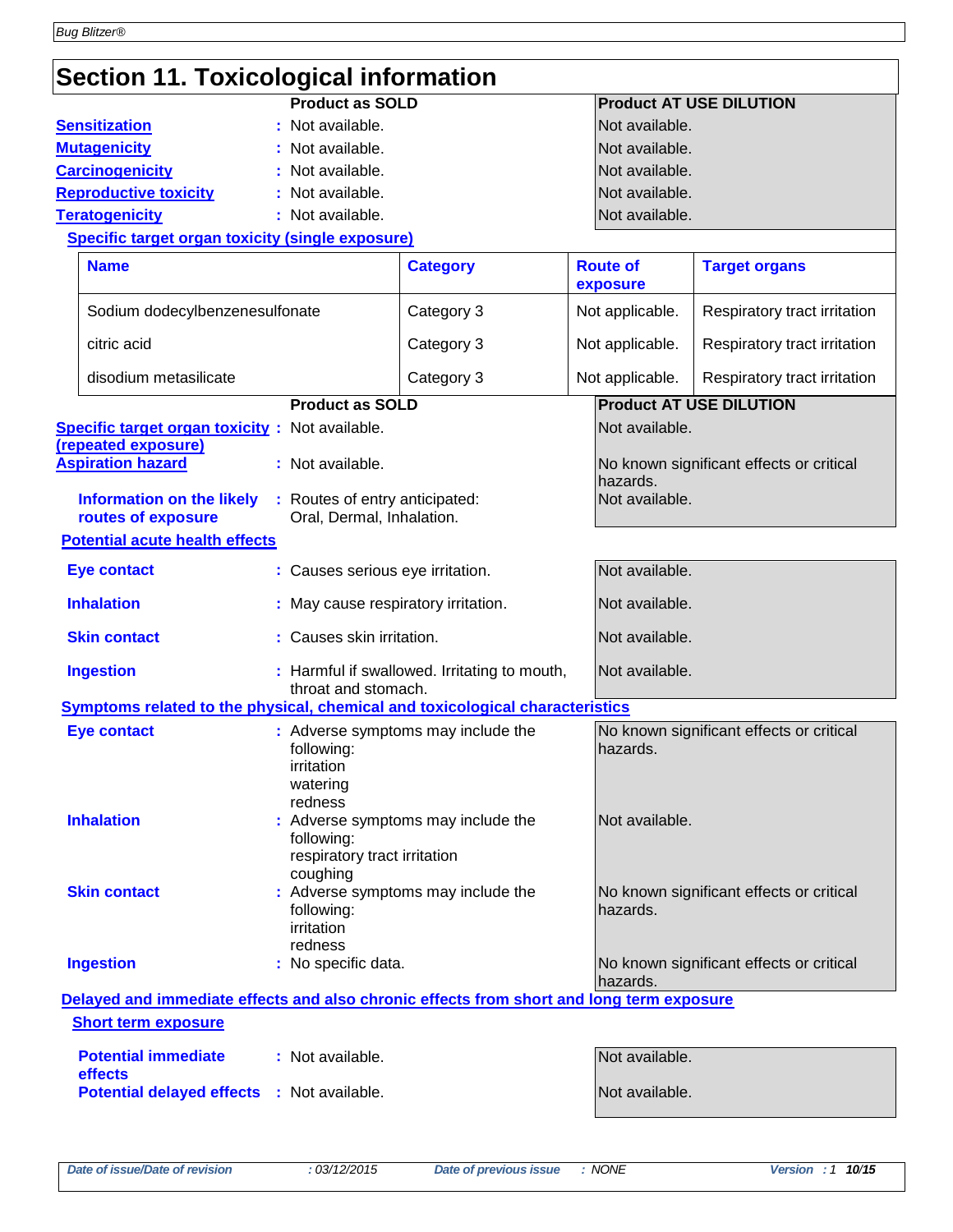# **Section 11. Toxicological information**

#### **Long term exposure**

|                                                   | <b>Product as SOLD</b>                                 | <b>Product AT USE DILUTION</b>                       |  |  |
|---------------------------------------------------|--------------------------------------------------------|------------------------------------------------------|--|--|
| <b>Potential immediate</b><br>effects             | : Not available.                                       | Not available.                                       |  |  |
| <b>Potential delayed effects : Not available.</b> |                                                        | Not available.                                       |  |  |
| <b>Potential chronic health effects</b>           |                                                        |                                                      |  |  |
| <b>General</b>                                    | : No known significant effects or critical<br>hazards. | No known significant effects or critical<br>hazards. |  |  |
| <b>Carcinogenicity</b>                            | : No known significant effects or critical<br>hazards. | No known significant effects or critical<br>hazards. |  |  |
| <b>Mutagenicity</b>                               | : No known significant effects or critical<br>hazards. | No known significant effects or critical<br>hazards. |  |  |
| <b>Teratogenicity</b>                             | : No known significant effects or critical<br>hazards. | No known significant effects or critical<br>hazards. |  |  |
| <b>Developmental effects</b>                      | : No known significant effects or critical<br>hazards. | No known significant effects or critical<br>hazards. |  |  |
| <b>Fertility effects</b>                          | : No known significant effects or critical<br>hazards. | No known significant effects or critical<br>hazards. |  |  |

#### **Numerical measures of toxicity**

**Acute toxicity estimates**

| Route       | <b>ATE value</b> | <b>Product AT USE DILUTION</b> |
|-------------|------------------|--------------------------------|
| <b>Oral</b> | 689.5 mg/kg      | Non-toxic at use-dilution.     |

## **Section 12. Ecological information**

#### **Toxicity**

| <b>Product/ingredient name</b>    | <b>Result</b>                       | <b>Species</b>                                              | <b>Exposure</b> |
|-----------------------------------|-------------------------------------|-------------------------------------------------------------|-----------------|
| sodium<br>dodecylbenzenesulfonate | Acute EC50 29000 µg/l Fresh water   | Algae - Chlorella pyrenoidosa -<br>Exponential growth phase | 96 hours        |
|                                   | Acute EC50 7.81 mg/l Fresh water    | Crustaceans - Ceriodaphnia<br>dubia - Neonate               | 48 hours        |
|                                   | Acute EC50 5.88 ppm Fresh water     | Daphnia - Daphnia magna                                     | 48 hours        |
|                                   | Acute IC50 112.4 mg/l               | Algae - Pseudokirchneriella                                 | 72 hours        |
|                                   |                                     | subcapitata - Exponential growth                            |                 |
|                                   |                                     | phase                                                       |                 |
| citric acid                       | Acute LC50 160000 µg/l Marine water | Crustaceans - Carcinus maenas -                             | 48 hours        |
|                                   |                                     | Adult                                                       |                 |
| sodium carbonate                  | Acute EC50 242000 µg/l Fresh water  | Algae - Navicula seminulum                                  | 96 hours        |
|                                   | Acute LC50 176000 µg/l Fresh water  | Crustaceans - Amphipoda                                     | 48 hours        |
|                                   | Acute LC50 265000 µg/l Fresh water  | Daphnia - Daphnia magna                                     | 48 hours        |
|                                   | Acute LC50 300000 µg/l Fresh water  | Fish - Lepomis macrochirus                                  | 96 hours        |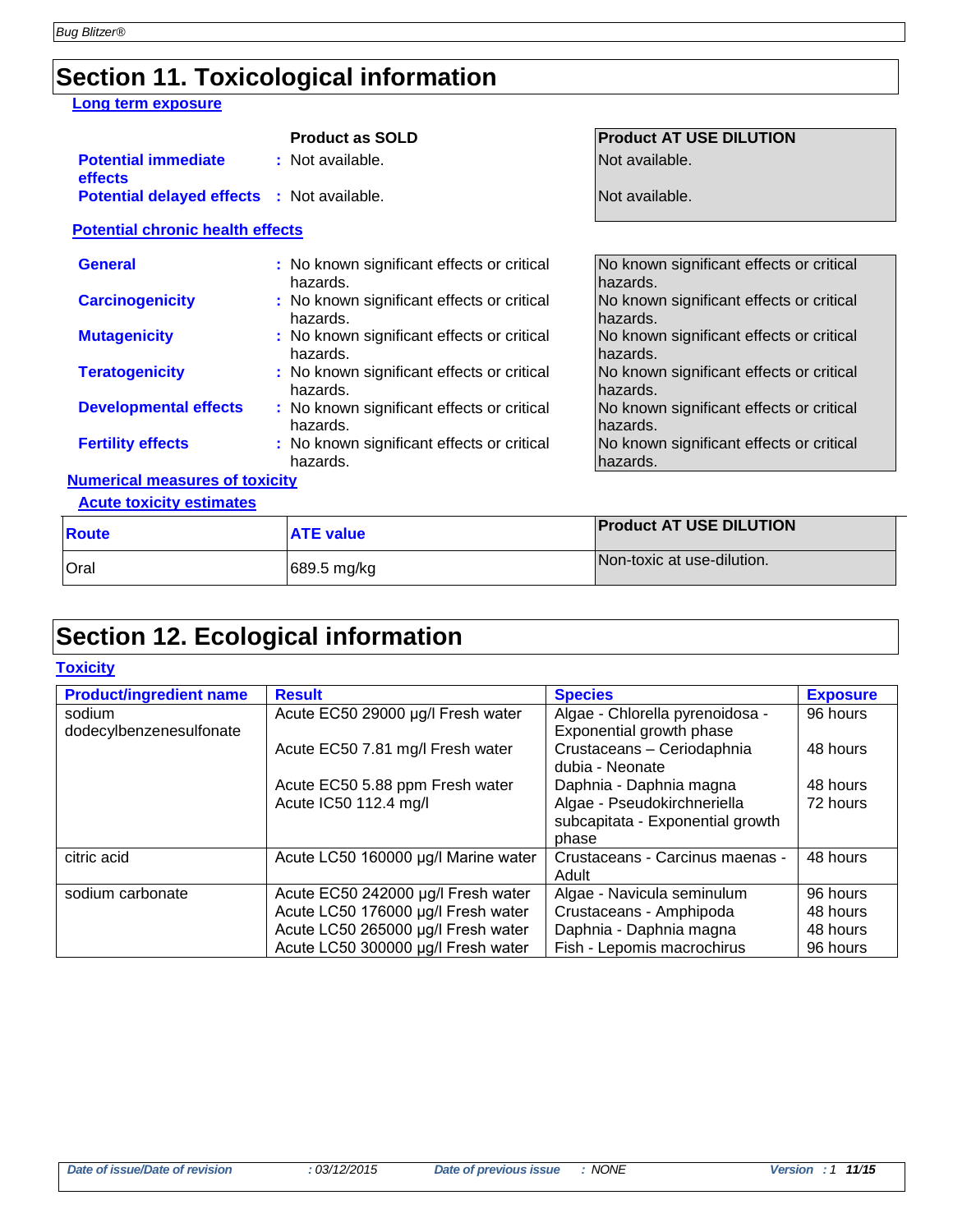# **Section 12. Ecological information**

| <b>Product/ingredient name</b>          | <b>Result</b>                                                | <b>Species</b>                                | <b>Exposure</b> |
|-----------------------------------------|--------------------------------------------------------------|-----------------------------------------------|-----------------|
| sodium hydrogencarbonate                | Acute EC50 650000 µg/l Fresh water                           | Algae - Navicula seminulum                    | 96 hours        |
|                                         | Acute LC50 767.87 mg/l Marine water                          | Crustaceans - Americamysis<br>bahia           | 48 hours        |
|                                         | Acute LC50 7550 ppm Fresh water                              | Fish - Gambusia affinis - Adult               | 96 hours        |
|                                         | Chronic NOEC 576 mg/l Fresh water                            | Daphnia - Daphnia magna -                     | 3 weeks         |
|                                         |                                                              | Neonate                                       |                 |
| disodium metasilicate                   | Acute EC50 33.53 mg/l Fresh water                            | Crustaceans - Ceriodaphnia<br>dubia - Neonate | 48 hours        |
|                                         | Acute LC50 2320 ppm Fresh water                              | Fish - Gambusia affinis - Adult               | 96 hours        |
|                                         | Chronic NOEC 160 mg/l Fresh water                            | Algae - Pseudokirchneriella<br>subcapitata    | 72 hours        |
| <b>Persistence and</b><br>degradability | : No data is available on the degradability of this product. |                                               |                 |

### **Bioaccumulative potential :** No data available.

| <b>Product/ingredient name</b>    | LogP <sub>ow</sub> | <b>BCF</b>               | <b>Potential</b> |
|-----------------------------------|--------------------|--------------------------|------------------|
| sodium<br>dodecylbenzenesulfonate | . 96               | -                        | low              |
| citric acid                       | $-1.8$             | $\overline{\phantom{a}}$ | low              |
| <b>Mobility in soil</b>           |                    |                          |                  |

| <b>Soil/water partition</b> |
|-----------------------------|
| <b>coefficient (Koc)</b>    |
| Other adverse effects       |

**:** Not available.

**Other adverse effects :** No known significant effects or critical hazards.

### **Section 13. Disposal considerations**

|                         | <b>Product as SOLD</b>                                                                                                                                                                                                                                                                                                                                                                                                                                                                                                                                                                                                                                                                                                                                                                                                                                                                                                                                                                                                                                                                                        | <b>Product AT USE DILUTION</b>                                                |
|-------------------------|---------------------------------------------------------------------------------------------------------------------------------------------------------------------------------------------------------------------------------------------------------------------------------------------------------------------------------------------------------------------------------------------------------------------------------------------------------------------------------------------------------------------------------------------------------------------------------------------------------------------------------------------------------------------------------------------------------------------------------------------------------------------------------------------------------------------------------------------------------------------------------------------------------------------------------------------------------------------------------------------------------------------------------------------------------------------------------------------------------------|-------------------------------------------------------------------------------|
| <b>Disposal methods</b> | : The generation of waste should be avoided Diluted product can be flushed to sanitary<br>or minimized wherever possible. Disposal<br>of this product, solutions and any by-<br>products should at all times comply with the<br>requirements of environmental protection<br>and waste disposal legislation and any<br>regional local authority requirements.<br>Dispose of surplus and non-recyclable<br>products via a licensed waste disposal<br>contractor. Waste should not be disposed<br>of untreated to the sewer unless fully<br>compliant with the requirements of all<br>authorities with jurisdiction. Waste<br>packaging should be recycled. Incineration<br>or landfill should only be considered when<br>recycling is not feasible. This material and<br>its container must be disposed of in a safe<br>way. Care should be taken when handling<br>emptied containers that have not been<br>cleaned or rinsed out. Empty containers or<br>liners may retain some product residues.<br>Avoid dispersal of spilled material and<br>runoff and contact with soil, waterways,<br>drains and sewers. | sewer. Discard empty container in trash or<br>recycle where facilities exist. |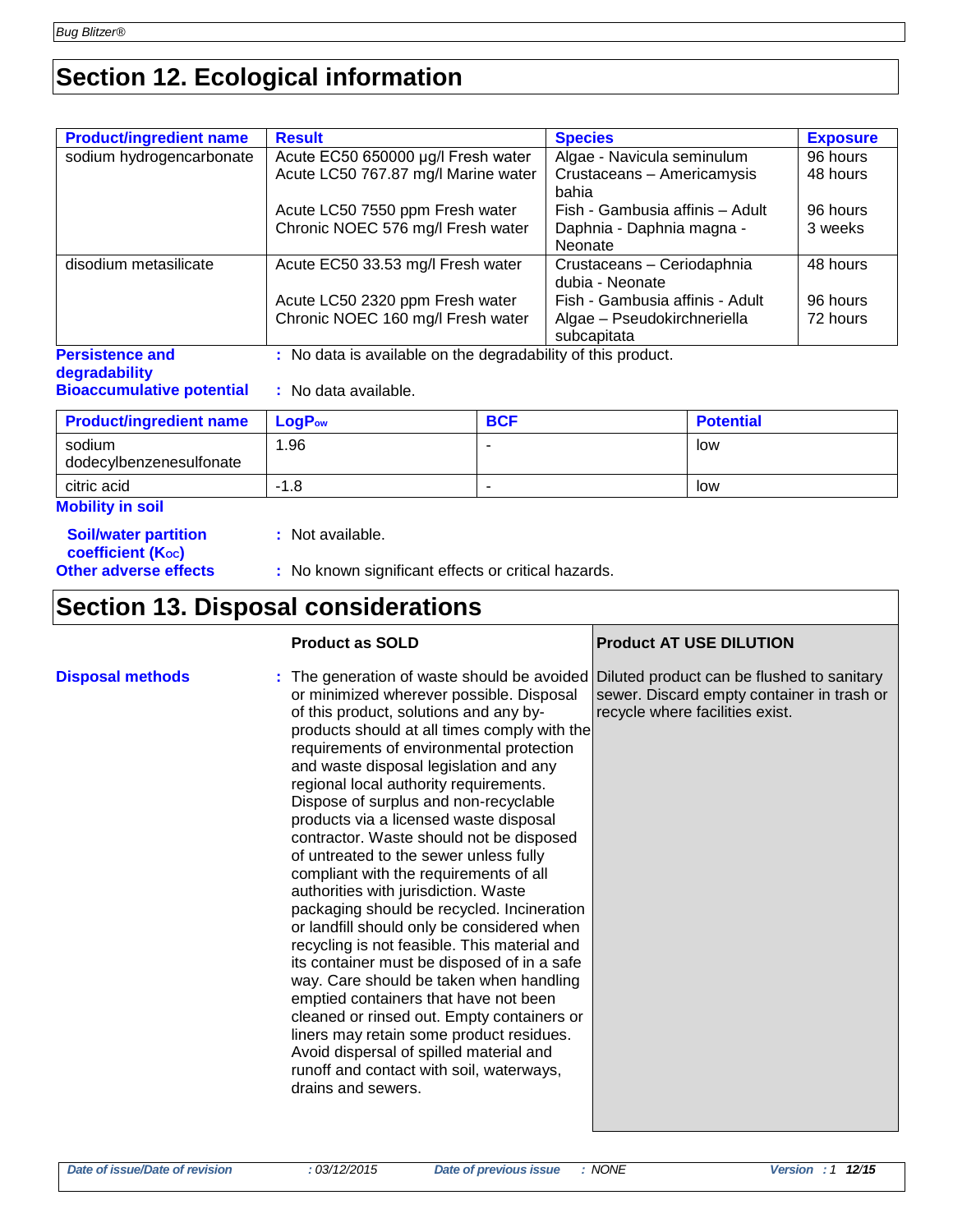### **Section 14. Transport information**

#### **Product as SOLD**

|                      | <b>DOT Classification</b> | <b>IMDG</b>                                                                                                     | <b>IATA</b>    |
|----------------------|---------------------------|-----------------------------------------------------------------------------------------------------------------|----------------|
| <b>UN number</b>     | Not regulated.            | Not regulated.                                                                                                  | Not regulated. |
| <b>UN proper</b>     | Cleaning Compounds, NOI,  | ۰                                                                                                               |                |
| shipping name        | powder                    |                                                                                                                 |                |
| <b>Transport</b>     |                           |                                                                                                                 |                |
| hazard class(es)     |                           |                                                                                                                 |                |
| <b>Packing group</b> |                           |                                                                                                                 |                |
| <b>Environmental</b> | No.                       | No.                                                                                                             | No.            |
| <b>hazards</b>       |                           |                                                                                                                 |                |
| <b>Additional</b>    |                           |                                                                                                                 |                |
| information          |                           |                                                                                                                 |                |
|                      |                           | Special procautions for user : Transport within user's promises: always transport in closed containers that are |                |

**Special precautions for user : Transport within user's premises:** always transport in closed containers that are upright and secure. Ensure that persons transporting the product know what to do in the event of an accident or spillage.

**Transport in bulk according :** Not available. **to Annex II of MARPOL 73/78 and the IBC Code**

#### **Product AT USE DILUTION** Not intended for transport

### **Section 15. Regulatory information**

| <b>U.S. Federal regulations</b>                                                   | United States inventory (TSCA 8b): All components are listed or exempted.                                            |                                |  |  |  |
|-----------------------------------------------------------------------------------|----------------------------------------------------------------------------------------------------------------------|--------------------------------|--|--|--|
|                                                                                   | Clean Water Act (CWA) 311: sodium dodecylbenzenesulfonate                                                            |                                |  |  |  |
|                                                                                   | <b>Product as SOLD</b>                                                                                               | <b>Product AT USE DILUTION</b> |  |  |  |
| <b>Clean Air Act Section 112</b><br>(b) Hazardous Air<br><b>Pollutants (HAPs)</b> | : Not regulated.                                                                                                     | Not regulated.                 |  |  |  |
| <b>Clean Air Act Section 602</b><br><b>Class I Substances</b>                     | : Not listed.                                                                                                        | Not listed.                    |  |  |  |
| <b>Clean Air Act Section 602</b><br><b>Class II Substances</b>                    | : Not listed.                                                                                                        | Not listed.                    |  |  |  |
| <b>DEA List I Chemicals</b><br><b>(Precursor Chemicals)</b>                       | Not listed.                                                                                                          | Not listed.                    |  |  |  |
| <b>DEA List II Chemicals</b><br><b>(Essential Chemicals)</b>                      | Not listed.                                                                                                          | Not listed.                    |  |  |  |
|                                                                                   | <b>Superfund Amendments and Reauthorization Act of 1986 (SARA)</b>                                                   |                                |  |  |  |
| <b>Hazard categories</b>                                                          | : Immediate Hazard - No<br>Delayed Hazard - No<br>Fire Hazard - No<br>Pressure Hazard - No<br>Reactivity Hazard - No | Non-hazardous.                 |  |  |  |
| <b>SARA 302 Extremely</b><br>hazardous substance                                  | : No                                                                                                                 | Not listed.                    |  |  |  |
| <b>SARA 304 RQ</b>                                                                | Not applicable                                                                                                       | Not applicable                 |  |  |  |
|                                                                                   |                                                                                                                      |                                |  |  |  |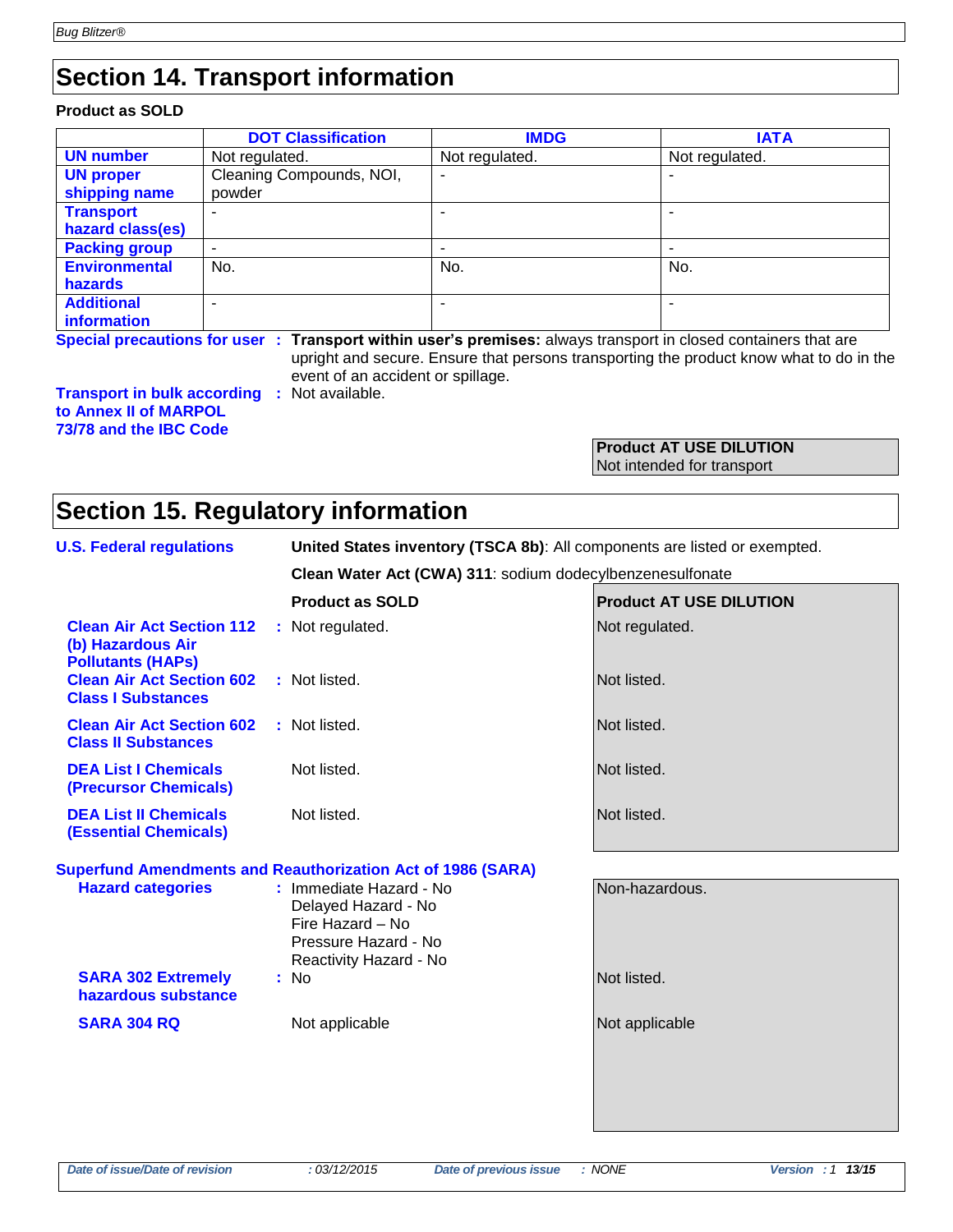### **Section 15. Regulatory information**

**SARA 311/312 :** Immediate (acute) health hazard

#### **Product as SOLD Product AT USE DILUTION**

#### **Composition/information on ingredients**

| <b>Name</b>                    |  | $\frac{9}{6}$                              | <b>Fire</b><br>hazard                                                                     | <b>Sudden</b><br>release of<br><b>pressure</b> | <b>Reactive</b> | <b>Immediate</b><br>(acute)<br>health<br>hazard | <b>Delayed</b><br>(chronic)<br>health<br>hazard |  |
|--------------------------------|--|--------------------------------------------|-------------------------------------------------------------------------------------------|------------------------------------------------|-----------------|-------------------------------------------------|-------------------------------------------------|--|
| sodium dodecylbenzenesulfonate |  | 40-50                                      | Yes.                                                                                      | No.                                            | No.             | Yes.                                            | No.                                             |  |
| citric acid                    |  | $5 - 10$                                   | Yes.                                                                                      | No.                                            | No.             | Yes.                                            | No.                                             |  |
| sodium carbonate               |  | $5 - 10$                                   | No.                                                                                       | No.                                            | No.             | Yes.                                            | No.                                             |  |
| sodium hydrogencarbonate       |  | $5 - 10$                                   | No.                                                                                       | No.                                            | No.             | Yes.                                            | No.                                             |  |
| disodium metasilicate          |  | <                                          | No.                                                                                       | No.                                            | No.             | Yes.                                            | No.                                             |  |
|                                |  | <b>Product as SOLD</b>                     |                                                                                           |                                                |                 | <b>Product AT USE DILUTION</b>                  |                                                 |  |
| <b>SARA 313</b>                |  | : Not applicable                           |                                                                                           |                                                | Not applicable. |                                                 |                                                 |  |
| <b>State regulations</b>       |  |                                            |                                                                                           |                                                |                 |                                                 |                                                 |  |
|                                |  | <b>Product as SOLD</b>                     |                                                                                           |                                                |                 | <b>Product AT USE DILUTION</b>                  |                                                 |  |
| <b>Massachusetts</b>           |  | <b>SULFONATE:</b><br><b>SODIUM SULFATE</b> | : The following components are listed:<br>SODIUM DODECYLBENZENE                           |                                                | Not regulated.  |                                                 |                                                 |  |
| <b>New York</b>                |  | Dodecylbenzene sulfonate                   | : The following components are listed:<br>Sodium dodecylbenzene sulfonate;                |                                                | Not regulated.  |                                                 |                                                 |  |
| <b>New Jersey</b>              |  |                                            | : The following components are listed:<br>SODIUM DODECYLBENZENE<br>DODECYL-, SODIUM SALT  | SULFONATE; BENZENESULFONIC ACID,               | Not regulated.  |                                                 |                                                 |  |
| <b>Pennsylvania</b>            |  | <b>SODIUM SULFATE</b>                      | : The following components are listed:<br>BENZENESULFONIC ACID,<br>DODECYL-, SODIUM SALT; |                                                | Not regulated.  |                                                 |                                                 |  |
| <b>California Prop. 65</b>     |  |                                            | None of the components are listed.                                                        |                                                |                 |                                                 |                                                 |  |

Country(s) or region **Inventory name** Inventory name **Country (yes/no)\*** On inventory (yes/no)\* United States & Puerto Rico Toxic Substances Control Act (TSCA) Inventory Yes \*A "Yes" indicates this product complies with the inventory requirements administered by the governing country(s)

### **Section 16. Other information**

| <b>Product as SOLD</b>                                                                                                                                                                                                                                                                                                           | <b>Product AT USE DILUTION</b>                                                                                                                                                 |  |  |  |
|----------------------------------------------------------------------------------------------------------------------------------------------------------------------------------------------------------------------------------------------------------------------------------------------------------------------------------|--------------------------------------------------------------------------------------------------------------------------------------------------------------------------------|--|--|--|
| <b>Hazardous Material Information System (U.S.A.)</b><br><b>Health</b><br>$\overline{2}$<br><b>Flammability</b><br>$\overline{0}$<br><b>Physical hazards</b><br>$\overline{0}$                                                                                                                                                   | <b>Hazardous Material Information System (U.S.A.)</b><br><b>Health</b><br>$\overline{0}$<br><b>Flammability</b><br>$\overline{0}$<br><b>Physical hazards</b><br>$\overline{0}$ |  |  |  |
| Caution: HMIS® ratings are based on a 0-4 rating scale, with 0 representing minimal hazards or risks, and 4<br>representing significant hazards or risks Although HMIS® ratings are not required on SDSs under 29 CFR<br>1910 1200 the preparer may choose to provide them HMIS® ratings are to be used with a fully implemented |                                                                                                                                                                                |  |  |  |

**1910. 1200, the preparer may choose to provide them. HMIS® ratings are to be used with a fully implemented HMIS® program. HMIS® is a registered mark of the National Paint & Coatings Association (NPCA). HMIS® materials may be purchased exclusively from J. J. Keller (800) 327-6868.**

**The customer is responsible for determining the PPE code for this material.**